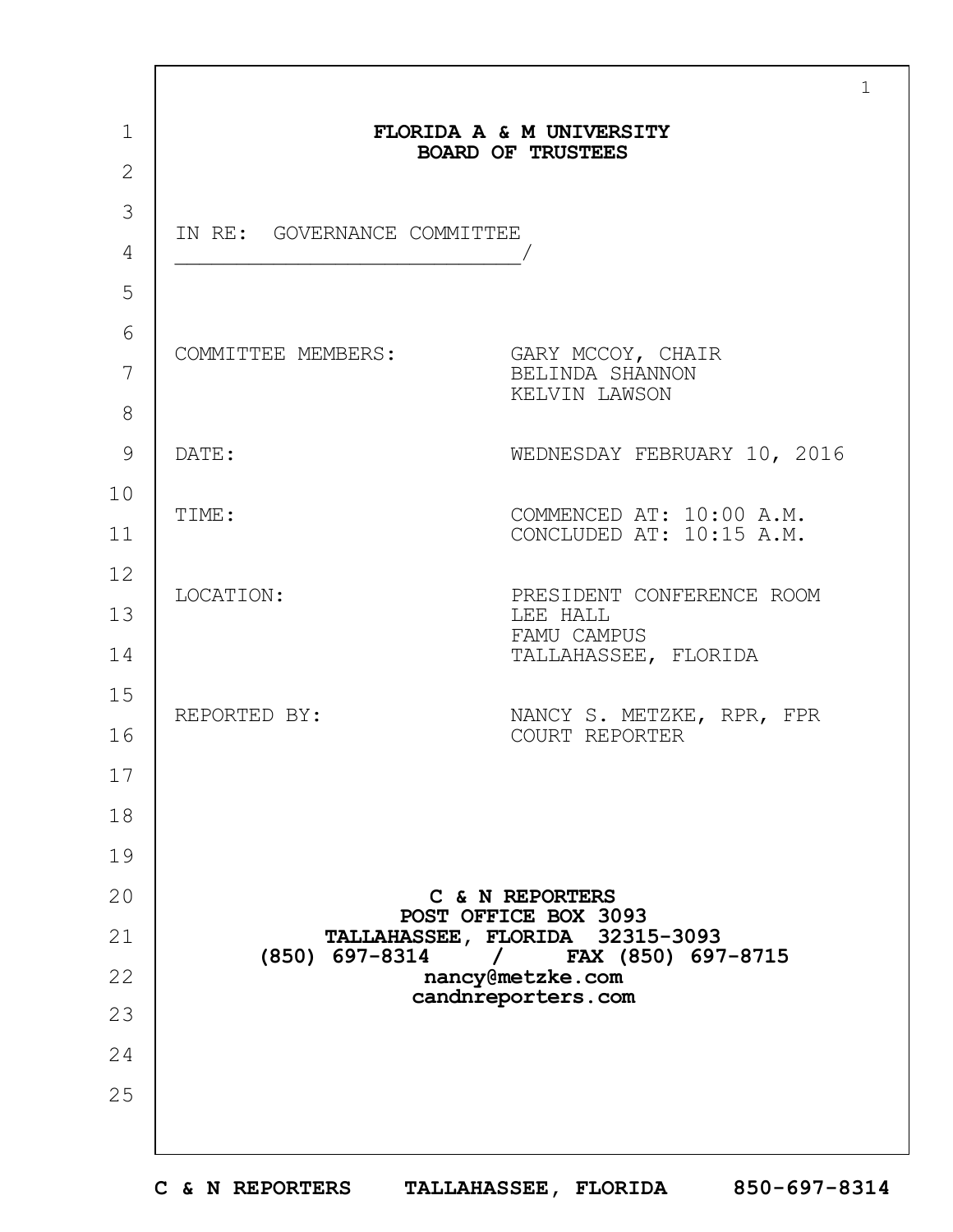|                | $\mathbf{2}$                                        |
|----------------|-----------------------------------------------------|
| $\mathbf 1$    |                                                     |
| $\overline{c}$ | ALSO PRESENT:                                       |
| $\mathcal{S}$  |                                                     |
| $\overline{4}$ | Cleve Warren                                        |
| 5              | Nicole Washington<br>Robert Woody<br>Matthew Carter |
| $\epsilon$     |                                                     |
| $\overline{7}$ |                                                     |
| $8\,$          | $\star$<br>$\star$<br>$\star$<br>$\star$            |
| $\mathcal{G}$  |                                                     |
| $10$           |                                                     |
| $11\,$         |                                                     |
| $12$           |                                                     |
| $13$           |                                                     |
| 14             |                                                     |
| $15$           |                                                     |
| 16             |                                                     |
| $17\,$         |                                                     |
| $18\,$         |                                                     |
| 19             |                                                     |
| $20$           |                                                     |
| $2\sqrt{1}$    |                                                     |
| 22             |                                                     |
| 23             |                                                     |
| 24             |                                                     |
| 25             |                                                     |
|                |                                                     |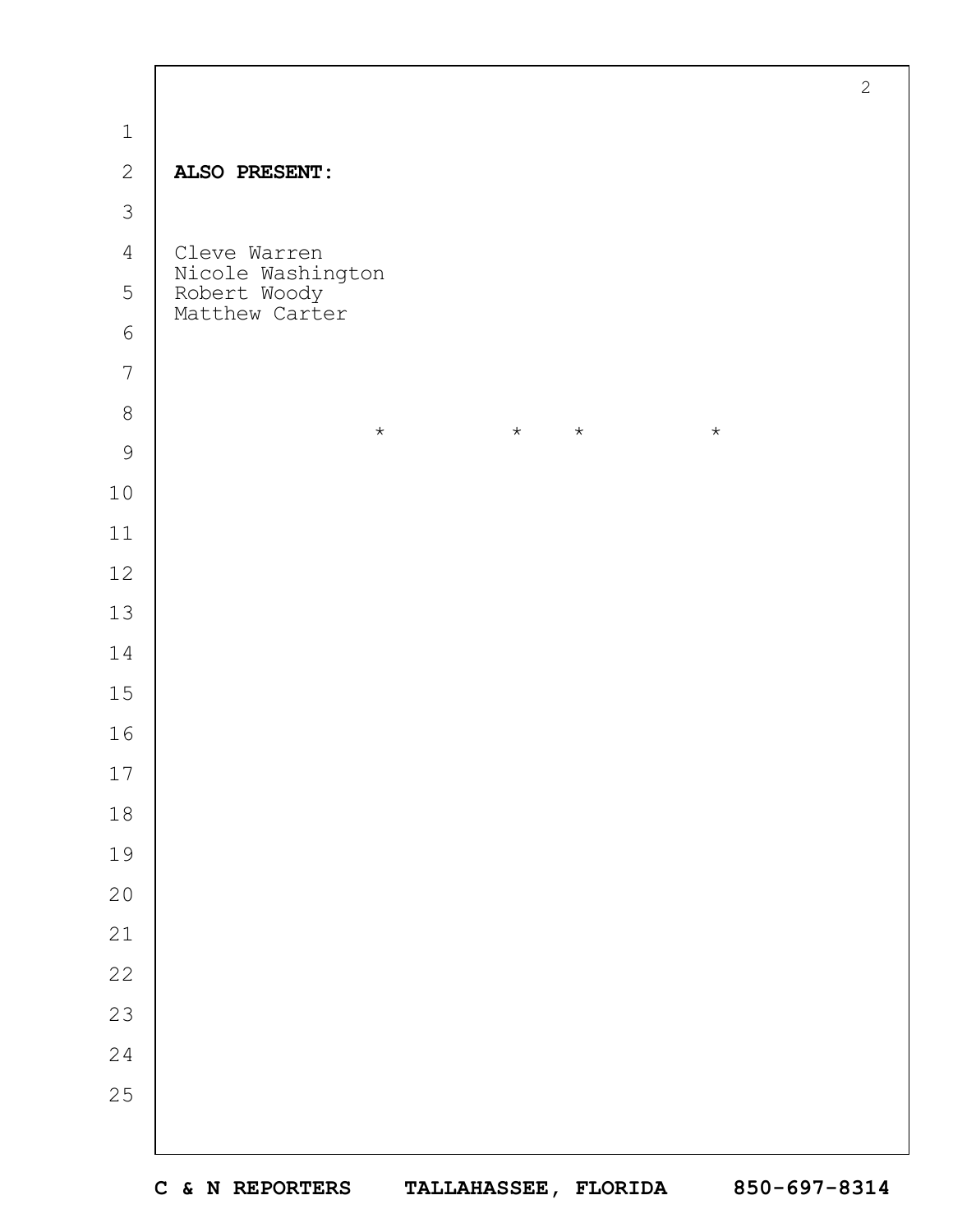|                | 3                                                   |
|----------------|-----------------------------------------------------|
| $\mathbf 1$    | PROCEEDINGS                                         |
| $\overline{2}$ |                                                     |
| 3              | CHAIRMAN WARREN: The next meeting is the            |
| 4              | Governance Committee which starts at 10:15. I'm not |
| 5              | sure if all of the members are present and on       |
| 6              | (static) and be left with no choice but to wait     |
| 7              | until then.                                         |
| 8              | TRUSTEE MCCOY: This is Gary McCoy. I believe        |
| 9              | we have -- Ms. Royster, do you know if all of our   |
| 10             | members are online?                                 |
| 11             | Trustee Warren, were you replying to                |
| 12             | something?                                          |
| 13             | CHAIRMAN WARREN: No, I was --                       |
| 14             | TRUSTEE SHANNON: That was Trustee McCoy.            |
| 15             | CHAIRMAN WARREN: -- what time it was, that's        |
| 16             | all.                                                |
| 17             | (DISCUSSION OFF THE RECORD).                        |
| 18             | CHAIRMAN WARREN: If the others would put your       |
| 19             | phones on mute for a moment. Trustee Lawson, in my  |
| 20             | absence, will represent the chair in my role on the |
| 21             | Governance Committee. We've worked that out. I      |
| 22             | have to step out for just a minute.                 |
| 23             | TRUSTEE LAWSON: I'm here. So if we do need          |
| 24             | to start early, we can. So I'll just wait to hear   |
| 25             | from Trustee McCoy.                                 |
|                |                                                     |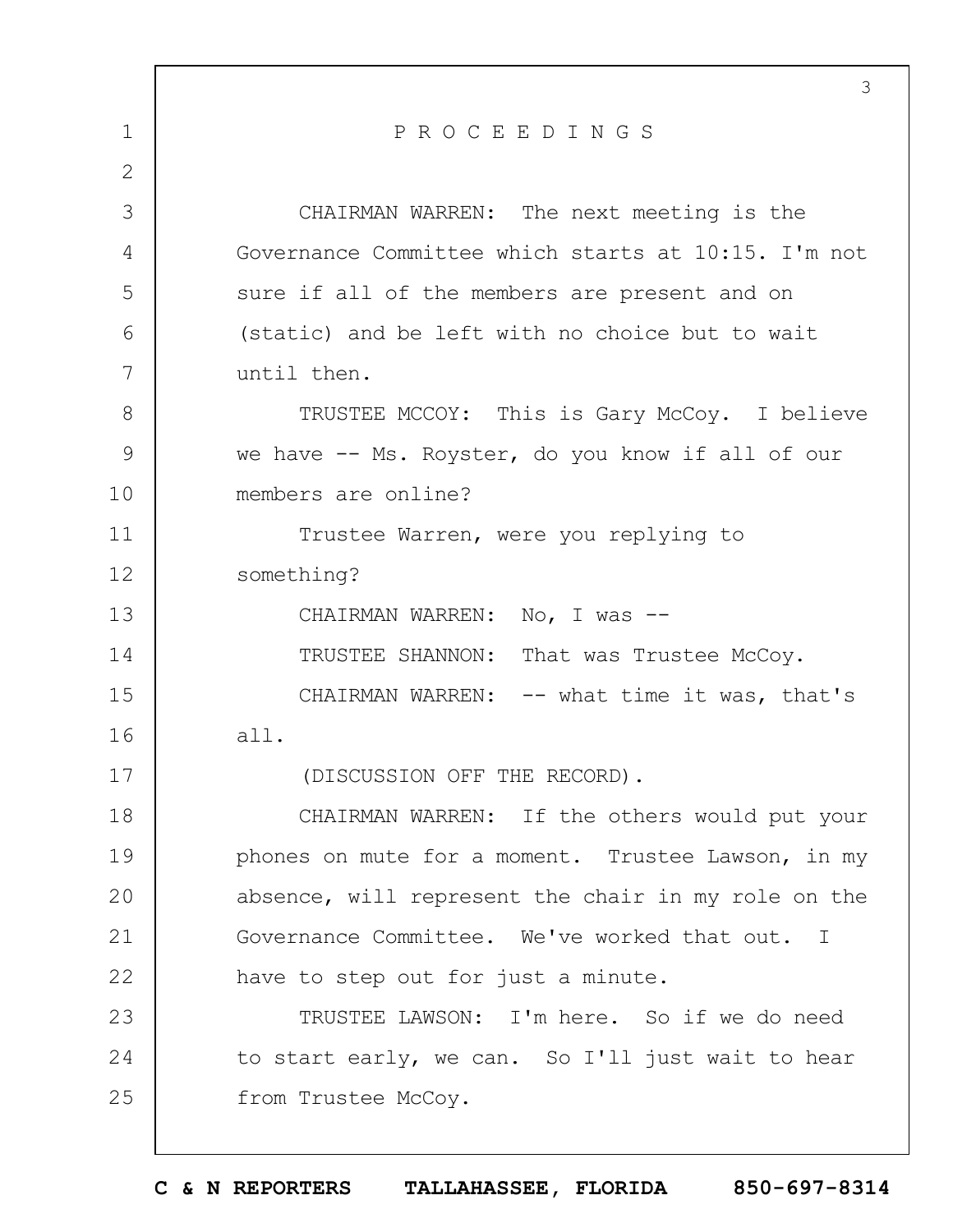CHAIRMAN WARREN: All right.

TRUSTEE MCCOY: Yeah, this is Trustee McCoy. I'm going to make a quick check to see if we have our members on the line; and if so, we can start early. Give me just a second, please.

Trustee Lawson, this is Trustee McCoy. Can you hear me okay?

8

1

2

3

4

5

6

7

TRUSTEE LAWSON: I can.

9 10 11 12 13 14 TRUSTEE MCCOY: Yeah, the guidance was sent out that all of the committees should be ready to go should one finish early, so we'll just go ahead and get started with guidance (sic) and we'll do a roll call and see if all of our members are connected.

15 16 17 18 19  $20$ 21 So let me start by saying good morning to everyone, and I am Trustee Gary McCoy, newly appointed to this Committee. I had the honor of thanking Chair Warren for this appointment earlier before he -- when we first started this morning. And, again,  $I - - it's great to be with all of you$ this morning.

22 23 24 Okay. Ms. Royster, go ahead with the roll call if you can, please. MS. ROYSTER: Good morning.

25 Trustee Moore.

**C & N REPORTERS TALLAHASSEE, FLORIDA 850-697-8314**

4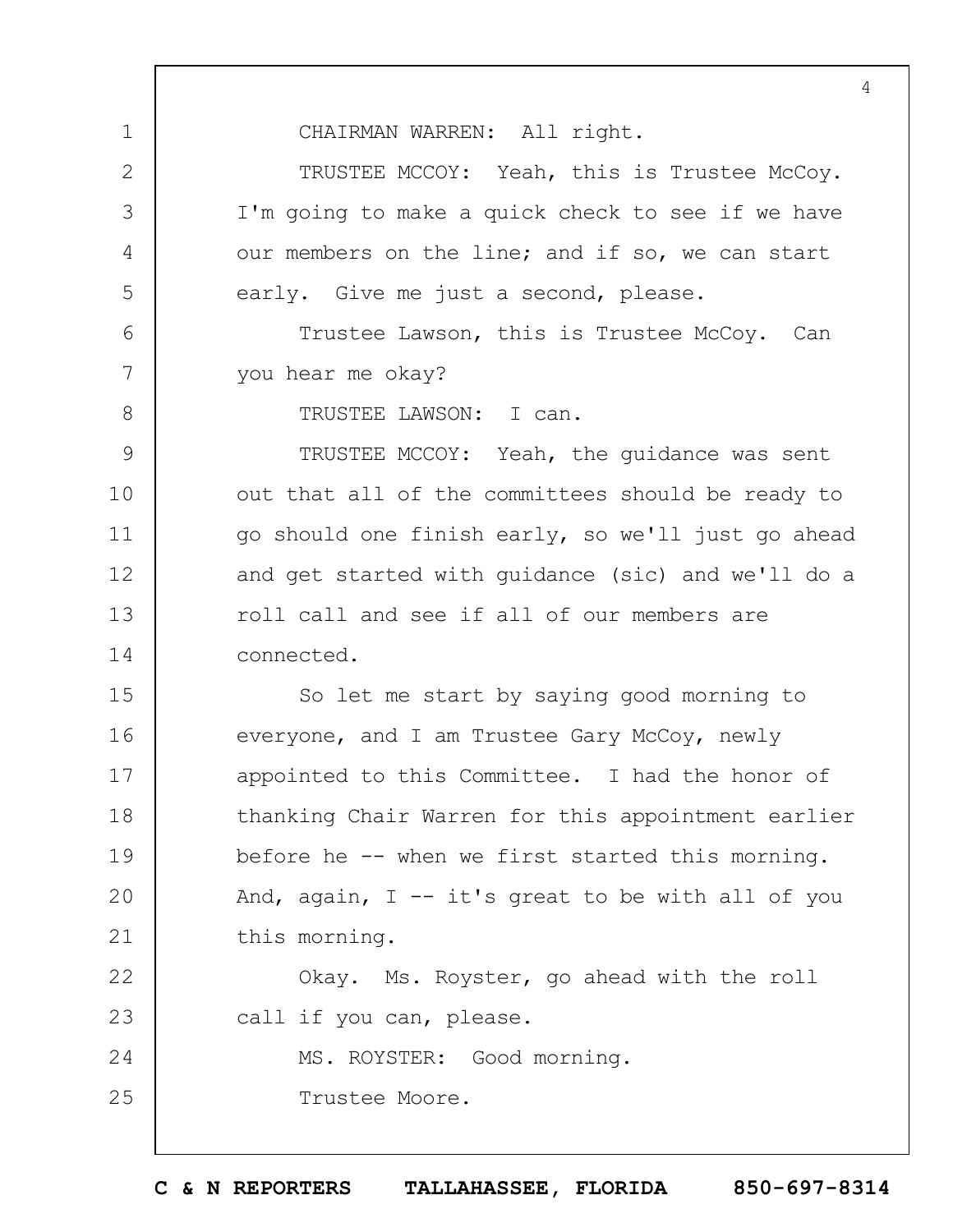1 2 3 4 5 6 7 8 9 10 11 12 13 14 15 16 17 18 19  $20$ 21 22 23 24 25 5 (NO RESPONSE). MS. ROYSTER: Trustee Lawson. TRUSTEE LAWSON: I'm here. MS. ROYSTER: Trustee Shannon. TRUSTEE SHANNON: Here. MS. ROYSTER: Chair McCoy, you have a quorum. TRUSTEE MCCOY: Okay. Thank you very much. We only have one item today, which is approval of the summary minutes from the December 7th, 2015, Committee meeting. And at this time I'd like to call for a motion for approval of these minutes. TRUSTEE SHANNON: So moved. TRUSTEE LAWSON: Second. TRUSTEE MCCOY: Okay. Do we have a second? TRUSTEE LAWSON: Second. TRUSTEE MCCOY: All right. We've had it properly motioned and seconded for the approval of the minutes from December 7th. Are there any questions? (NO RESPONSE). TRUSTEE MCCOY: Okay. All in favor, aye, please. (AFFIRMATIVE INDICATIONS). TRUSTEE MCCOY: Any opposed? (NO RESPONSE).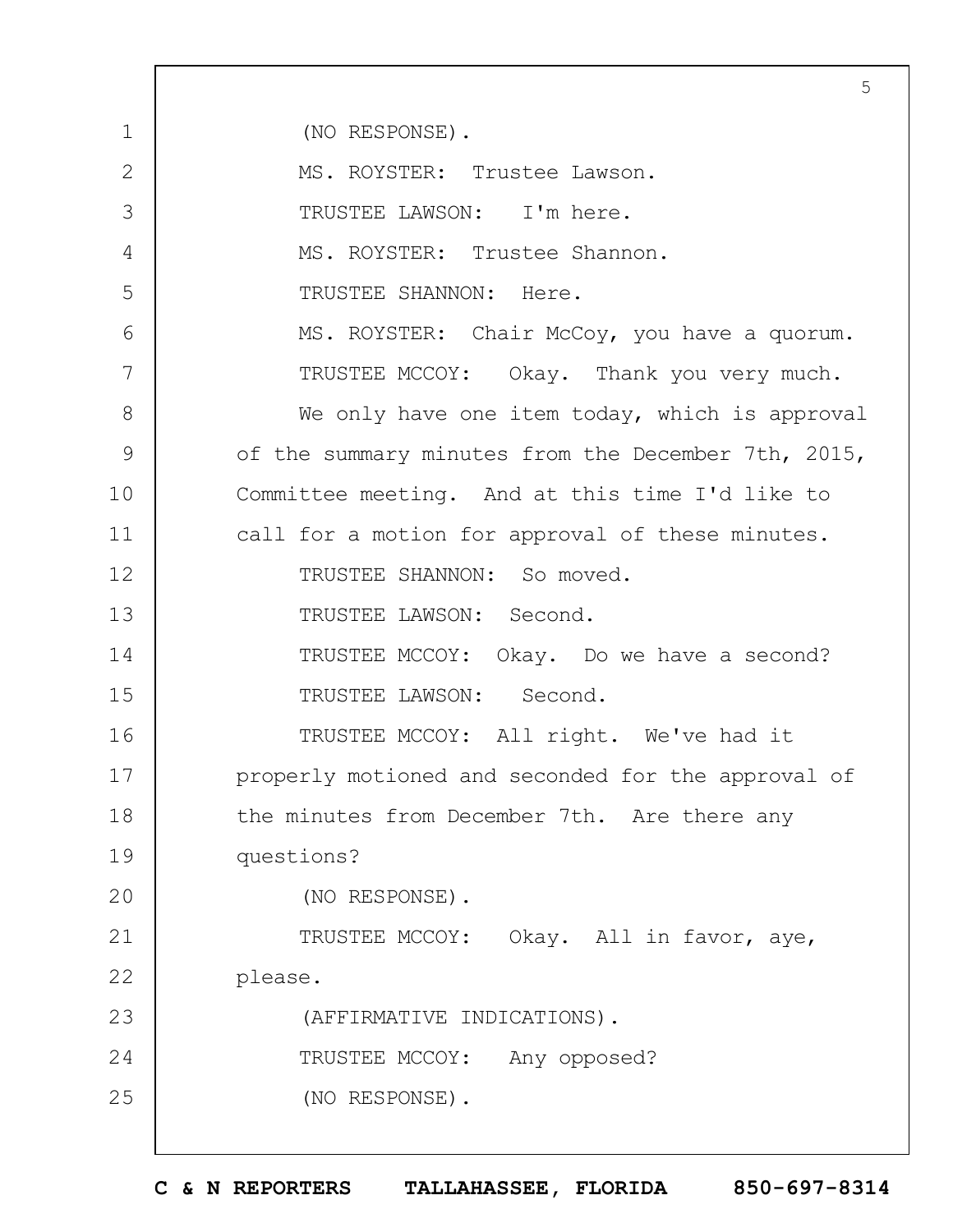TRUSTEE MCCOY: Well, thank you. All of the minutes are officially approved, and I will stop at this moment to see if there are any other discussion items or comments from this Committee.

1

2

3

4

5 6 7 8 9 10 11 12 13 14 15 16 17 18 TRUSTEE LAWSON: Yeah, Trustee McCoy, first of all, welcome to the Board and I look forward to meeting you at our first meeting in March. Just a general question and probably something for us to contemplate going into March, is just the overall, you know, what I call charter of this Committee. In the past it had been a committee of the whole, and we took on a lot of initiatives, so I guess my question for the Committee is: What will be our charter moving forward? Will we be more focused on reviewing our bylaws and procedures, or will we be, you know, somewhat of a catchall committee for any issues that fall outside of any other committee?

19  $20$ 21 22 23 24 25 TRUSTEE MCCOY: I will take that for action. Again, I don't know what has been in the past, but I know as a general nature I'm not -- I typically don't like to be a catchall for everything that might fall out from another committee. TRUSTEE LAWSON: Right, right. TRUSTEE MCCOY: So I think, again, that we

**C & N REPORTERS TALLAHASSEE, FLORIDA 850-697-8314**

6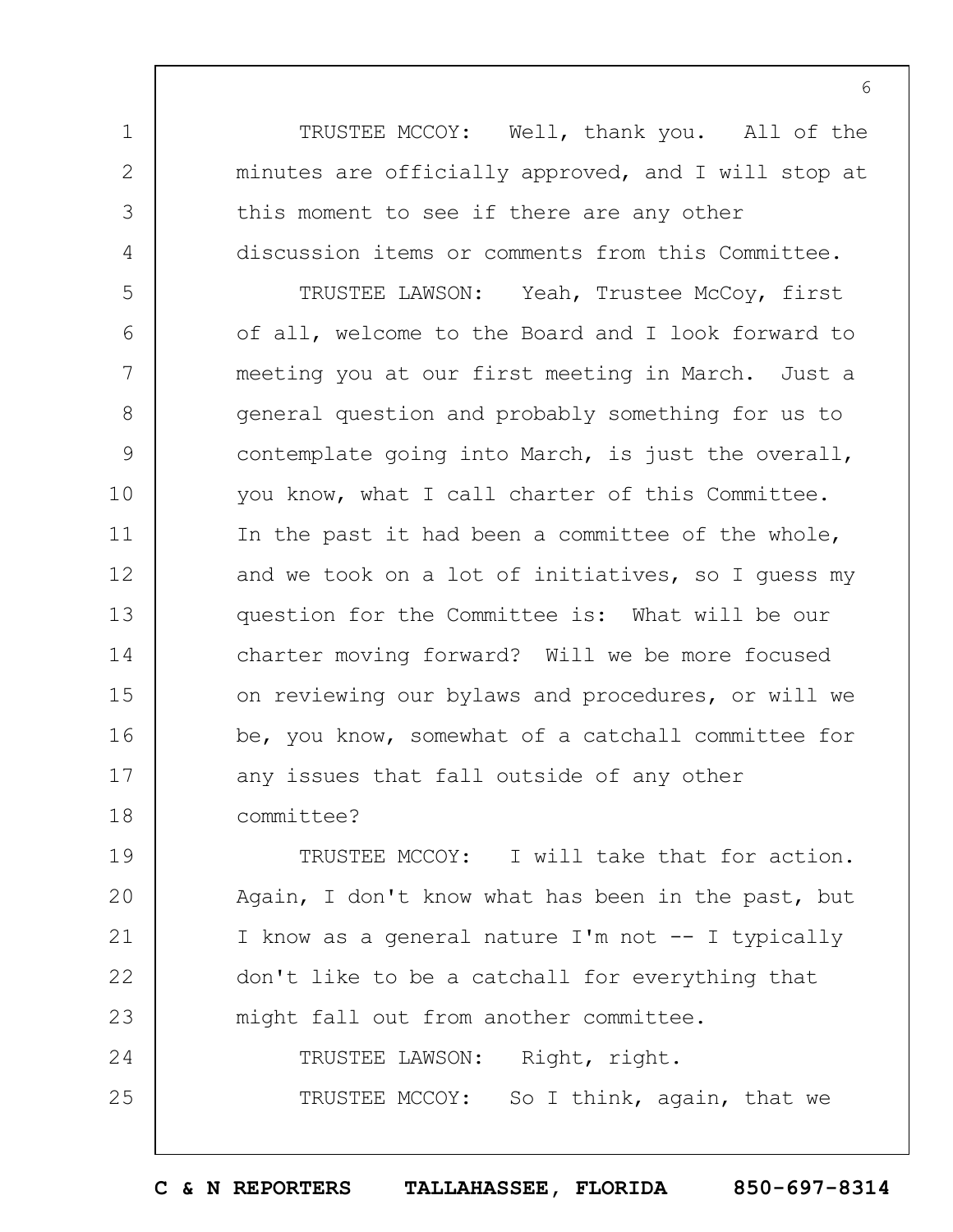should be a little more specific with that language. And I know I've read some of the details in terms of the responsibilities for this Committee, but I think it's -- in all fairness, I'll take that for action, and we will have clarity of purpose and make sure that our purpose is clear and documented and we will review that at our next meeting.

9 10 11 12 13 14 15 16 17 TRUSTEE LAWSON: Yeah, I think that would be good because, you know, we have had a need to take a look at some of our bylaws as, you know, times have changed, as the requirements of the Board, new members have come and gone. So that also could be potentially a good place to start, just to make sure that our current bylaws and operating procedures are reflective of the current environment.

18 19  $20$ TRUSTEE MCCOY: That's great. I will take that for action. Thank you so kindly for that point.

21 22 23 Are there any other comments or questions or actions that we can take for review in preparation for our March meeting?

(NO RESPONSE).

1

2

3

4

5

6

7

8

24

25

TRUSTEE MCCOY: Okay. If there are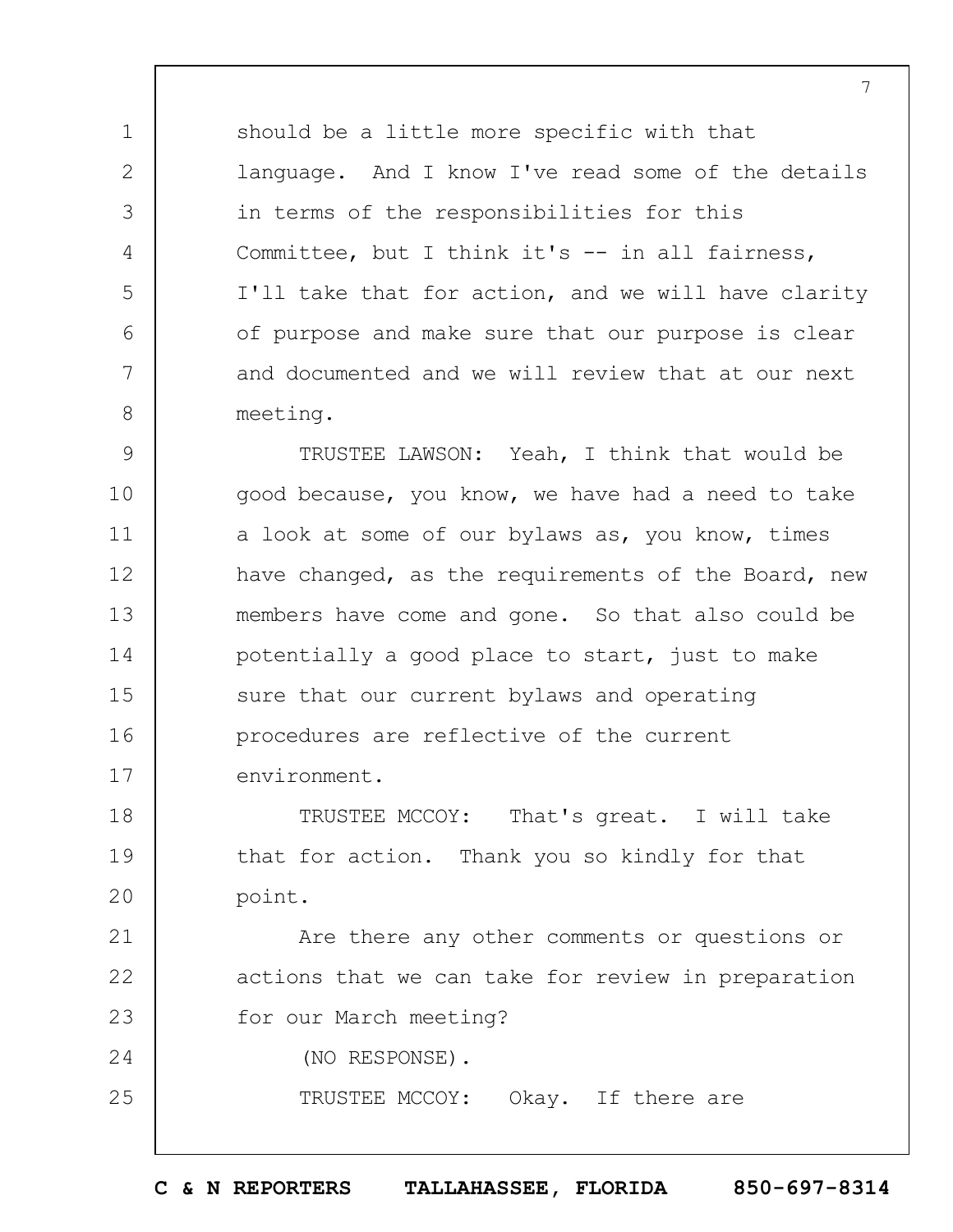1 2 3 4 5 6 7 8 9 10 11 12 13 14 15 16 17 18 19  $20$ 21 22 23 24 25 8 no other -- again, silence means that we're finished, so I adjourn this meeting and thank all of you and have a great day. TRUSTEE SHANNON: Thank you. (WHEREUPON, THE FOLLOWING PORTION WAS HELD RIGHT BEFORE THE LUNCH HOUR). ATTORNEY THOMAS: Excuse me, Trustee Warren. CHAIRMAN WARREN: Yes, I'm sorry. ATTORNEY THOMAS: Trustee Warren, this is Shira Thomas. CHAIRMAN WARREN: Yes. ATTORNEY THOMAS: We need to take a revote on the Governance Committee agenda item because we're not allowed to do proxies via our operating procedures. So if everyone is on the line for Governance, can we go ahead and just take a revote? CHAIRMAN WARREN: So let me ask a question for clarity. In my absence, is not the vice chair able  $to$   $--$ ATTORNEY THOMAS: To conduct meetings, but he's not able to -- CHAIRMAN WARREN: To vote on committees? ATTORNEY THOMAS: Yes, not committees. CHAIRMAN WARREN: Okay, I'm sorry. Well, my apologies then. So can we -- is there an item for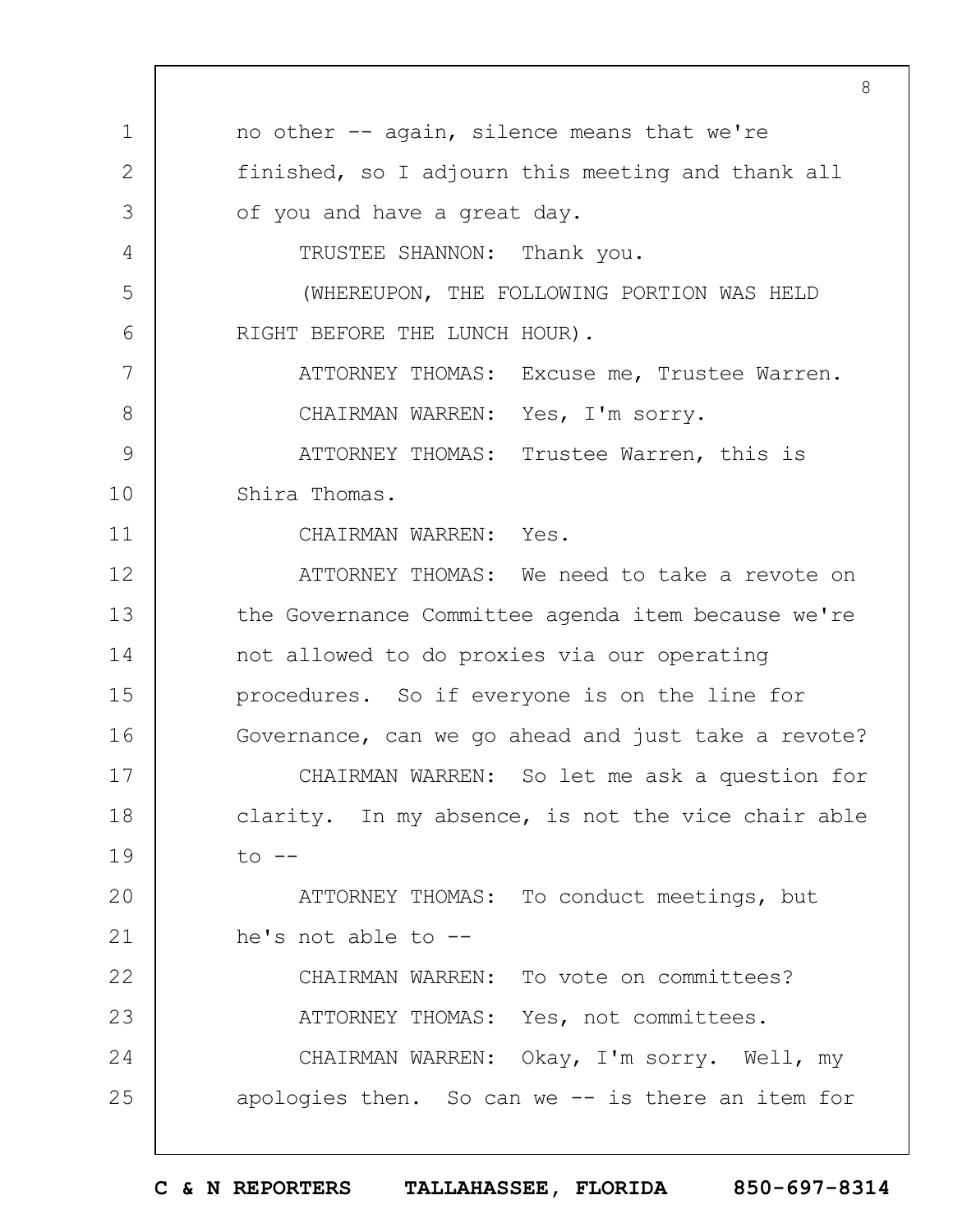|                | 9                                                |  |  |  |  |
|----------------|--------------------------------------------------|--|--|--|--|
| $\mathbf 1$    | me to vote on?                                   |  |  |  |  |
| $\mathbf{2}$   | ATTORNEY THOMAS: Just minutes. That was the      |  |  |  |  |
| 3              | only item that was an action item of that        |  |  |  |  |
| $\overline{4}$ | committee.                                       |  |  |  |  |
| 5              | CHAIRMAN WARREN: Well, I don't dare express a    |  |  |  |  |
| 6              | nay vote on the minutes, yeah, so I am in favor. |  |  |  |  |
| 7              | ATTORNEY THOMAS: Thank you.                      |  |  |  |  |
| 8              | (WHEREUPON, THE COMMITTEE MEETING WAS            |  |  |  |  |
| $\mathsf{9}$   | ADJOURNED).                                      |  |  |  |  |
| 10             |                                                  |  |  |  |  |
| 11             |                                                  |  |  |  |  |
| 12             | $\star$ $\star$<br>$\star$<br>$\star$            |  |  |  |  |
| 13             |                                                  |  |  |  |  |
| 14             |                                                  |  |  |  |  |
| 15             |                                                  |  |  |  |  |
| 16             |                                                  |  |  |  |  |
| 17             |                                                  |  |  |  |  |
| 18             |                                                  |  |  |  |  |
| 19             |                                                  |  |  |  |  |
| 20             |                                                  |  |  |  |  |
| 21             |                                                  |  |  |  |  |
| 22             |                                                  |  |  |  |  |
| 23             |                                                  |  |  |  |  |
| 24             |                                                  |  |  |  |  |
| 25             |                                                  |  |  |  |  |
|                |                                                  |  |  |  |  |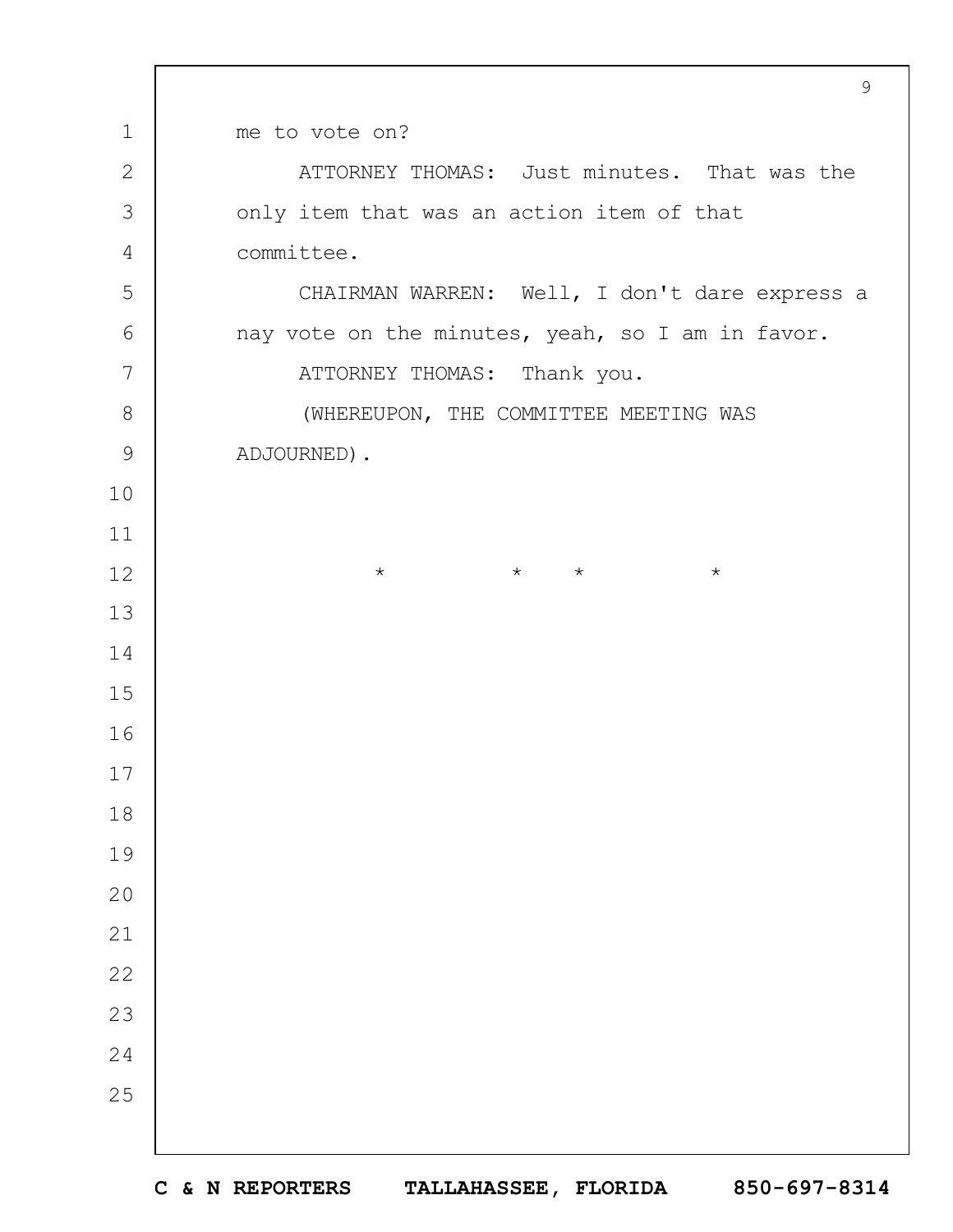|               | 10                                                                                                       |
|---------------|----------------------------------------------------------------------------------------------------------|
| 1             | CERTIFICATE                                                                                              |
| $\mathbf{2}$  |                                                                                                          |
| 3             | STATE OF FLORIDA                                                                                         |
| 4             | COUNTY OF LEON                                                                                           |
| 5             | I, NANCY S. METZKE, RPR, FPR, certify that I<br>was authorized to and did stenographically report the    |
| 6             | foregoing proceedings and that the transcript is a true<br>and complete record of my stenographic notes. |
| 7             | DATED this 21st day of February, 2015.                                                                   |
| 8             |                                                                                                          |
| $\mathcal{G}$ |                                                                                                          |
| 10            |                                                                                                          |
| 11            | NANCY S. METZKE, RPR, FPR<br>Court Reporter                                                              |
| 12            |                                                                                                          |
| 13            |                                                                                                          |
| 14            |                                                                                                          |
| 15            |                                                                                                          |
| 16            |                                                                                                          |
| 17            |                                                                                                          |
| 18            |                                                                                                          |
| 19            |                                                                                                          |
| 20            |                                                                                                          |
| 21            |                                                                                                          |
| 22            |                                                                                                          |
| 23            |                                                                                                          |
| 24            |                                                                                                          |
| 25            |                                                                                                          |
|               |                                                                                                          |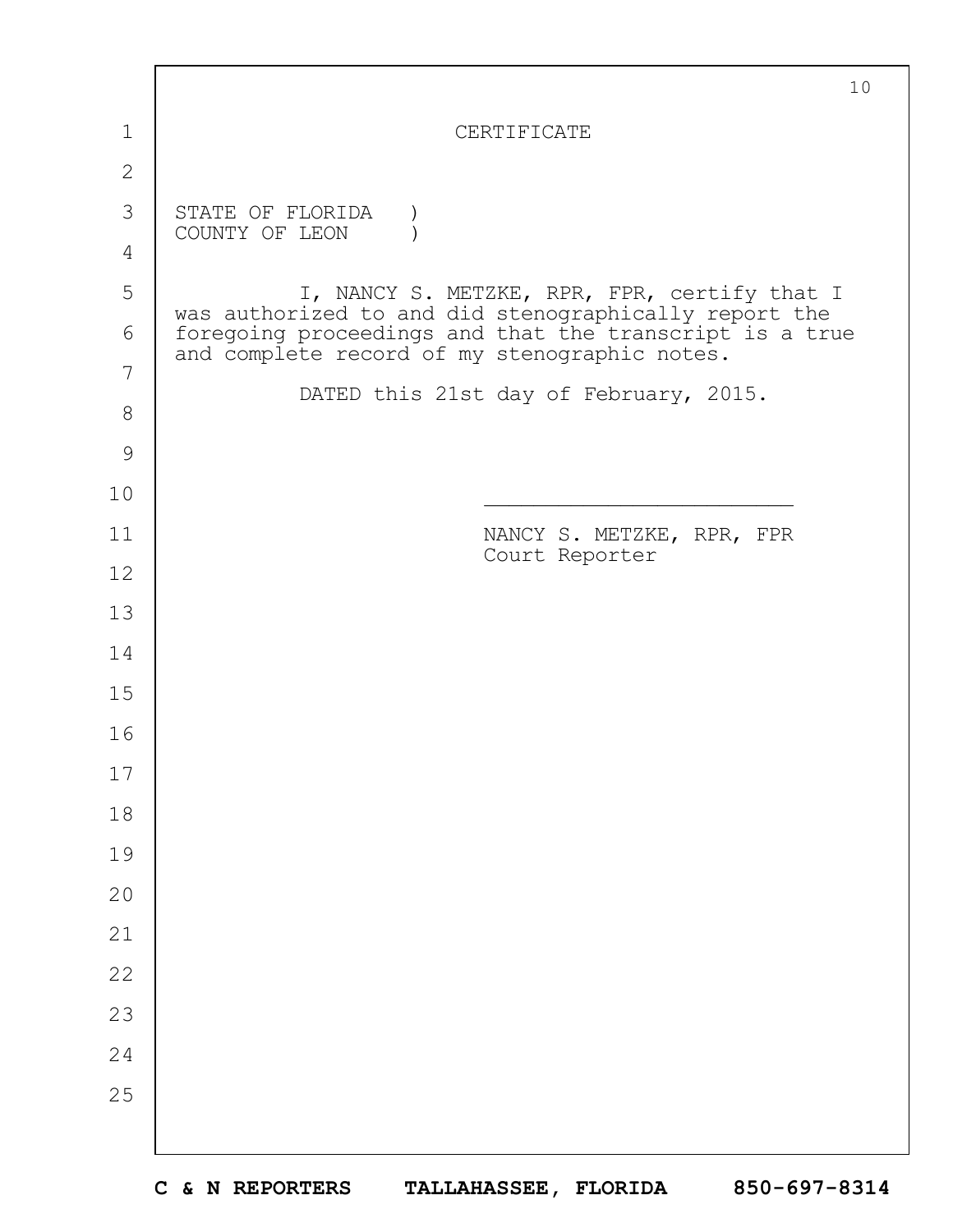|                                                                                                                                                                                                                                                                                                   | authorized $[1]$ - 10:5<br>aye [1] - 5:21                                                                                                                                                                                                                                                                        | connected [1] - 4:14<br>contemplate [1] - 6:9                                                                                                                                                                                                                                                                               | 6:21<br>Governance [4] -                                                                                                                                                                                                                                                                                                                                   | 7:25<br>$McCoy [8] - 3:8,$                                                                                                                                                                                                                                        |
|---------------------------------------------------------------------------------------------------------------------------------------------------------------------------------------------------------------------------------------------------------------------------------------------------|------------------------------------------------------------------------------------------------------------------------------------------------------------------------------------------------------------------------------------------------------------------------------------------------------------------|-----------------------------------------------------------------------------------------------------------------------------------------------------------------------------------------------------------------------------------------------------------------------------------------------------------------------------|------------------------------------------------------------------------------------------------------------------------------------------------------------------------------------------------------------------------------------------------------------------------------------------------------------------------------------------------------------|-------------------------------------------------------------------------------------------------------------------------------------------------------------------------------------------------------------------------------------------------------------------|
| $10$ [1] - 1:9<br>10:00 [1] - 1:10<br>$10:15$ [2] - 1:11, 3:4                                                                                                                                                                                                                                     | B                                                                                                                                                                                                                                                                                                                | <b>COUNTY</b> [1] - 10:3<br><b>COURT</b> $[1] - 1:16$<br>Court [1] - 10:11                                                                                                                                                                                                                                                  | 3:4, 3:21, 8:13, 8:16<br><b>GOVERNANCE [1] -</b><br>1:3                                                                                                                                                                                                                                                                                                    | 3:14, 3:25, 4:2, 4:6,<br>4:16, 5:6, 6:5<br>means $[1] - 8:1$                                                                                                                                                                                                      |
| $\mathbf{2}$                                                                                                                                                                                                                                                                                      | <b>BEFORE</b> [1] - 8:6<br><b>BELINDA</b> $[1] - 1:7$<br><b>Board</b> $[2] - 6:6, 7:12$                                                                                                                                                                                                                          | current [2] - 7:15,<br>7:16                                                                                                                                                                                                                                                                                                 | great [3] - 4:20, 7:18,<br>8:3<br><b>guess</b> $[1] - 6:12$                                                                                                                                                                                                                                                                                                | <b>meeting</b> $[7] - 3:3$ ,<br>5:10, 6:7, 7:8, 7:23,<br>8:2                                                                                                                                                                                                      |
| 2015 [2] - 5:9, 10:7<br>$2016$ [1] - 1:9<br>$21st$ [1] - 10:7                                                                                                                                                                                                                                     | <b>BOARD</b> $[1] - 1:1$<br><b>BOX</b> [1] - 1:20<br>$BY$ <sub>[1]</sub> - 1:15                                                                                                                                                                                                                                  | D<br>dare [1] - 9:5                                                                                                                                                                                                                                                                                                         | <b>guidance</b> $[2] - 4:9$ ,<br>4:12                                                                                                                                                                                                                                                                                                                      | <b>MEETING</b> [1] - 9:8<br><b>meetings</b> $[1] - 8:20$<br><b>MEMBERS</b> [1] - 1:6                                                                                                                                                                              |
| 3                                                                                                                                                                                                                                                                                                 | bylaws [3] - 6:15,<br>7:11, 7:15                                                                                                                                                                                                                                                                                 | <b>DATE</b> $[1] - 1:9$<br><b>DATED</b> [1] - 10:7<br><b>December</b> $[2] - 5:9$ ,                                                                                                                                                                                                                                         | H<br><b>HALL</b> $[1] - 1:13$                                                                                                                                                                                                                                                                                                                              | <b>members</b> $[5] - 3:5$ ,<br>3:10, 4:4, 4:13, 7:13<br><b>METZKE</b> $[3] - 1:15$                                                                                                                                                                               |
| 3093 $[1] - 1:20$<br>32315-3093 [1] - 1:21                                                                                                                                                                                                                                                        | C<br><b>CAMPUS</b> [1] - 1:13                                                                                                                                                                                                                                                                                    | 5:18<br>details [1] - 7:2                                                                                                                                                                                                                                                                                                   | hear $[2] - 3:24, 4:7$<br><b>HELD</b> $[1] - 8:5$                                                                                                                                                                                                                                                                                                          | 10:5, 10:11<br>might $[1] - 6:23$                                                                                                                                                                                                                                 |
| 6                                                                                                                                                                                                                                                                                                 | candnreporters.<br>com $[1] - 1:22$                                                                                                                                                                                                                                                                              | <b>DISCUSSION [1] -</b><br>3:17<br>discussion $[1] - 6:4$                                                                                                                                                                                                                                                                   | <b>honor</b> [1] - 4:17<br><b>HOUR)</b> $[1] - 8:6$                                                                                                                                                                                                                                                                                                        | $minute_{[1]} - 3:22$<br>minutes $[6] - 5:9$ ,<br>5:11, 5:18, 6:2, 9:2,                                                                                                                                                                                           |
| 697-8314 $[1]$ - 1:21<br>697-8715 [1] - 1:21                                                                                                                                                                                                                                                      | Carter [1] - 2:5<br>catchall [2] - 6:16,<br>6:22                                                                                                                                                                                                                                                                 | documented [1] -<br>7:7                                                                                                                                                                                                                                                                                                     | $IN [1] - 1:3$                                                                                                                                                                                                                                                                                                                                             | 9:6<br><b>moment</b> $[2] - 3:19$ ,<br>6:3                                                                                                                                                                                                                        |
| 7<br><b>7th</b> $[2] - 5:9, 5:18$                                                                                                                                                                                                                                                                 | <b>CERTIFICATE [1] -</b><br>10:1                                                                                                                                                                                                                                                                                 | E                                                                                                                                                                                                                                                                                                                           | INDICATIONS) [1] -<br>5:23                                                                                                                                                                                                                                                                                                                                 | Moore [1] - 4:25<br>morning $[4] - 4:15$ ,                                                                                                                                                                                                                        |
| 8                                                                                                                                                                                                                                                                                                 | certify [1] - 10:5<br>chair [2] - 3:20, 8:18<br><b>CHAIR</b> $[1] - 1:6$                                                                                                                                                                                                                                         | early [3] - 3:24, 4:5,<br>4:11<br>environment [1] -                                                                                                                                                                                                                                                                         | initiatives $[1] - 6:12$<br><b>issues</b> [1] - 6:17<br>item [5] - 5:8, 8:13,                                                                                                                                                                                                                                                                              | 4:19, 4:21, 4:24<br>motion $[1] - 5:11$<br>motioned $[1]$ - 5:17                                                                                                                                                                                                  |
| $850$ [2] - 1:21                                                                                                                                                                                                                                                                                  | <b>Chair</b> $[2] - 4:18, 5:6$<br>CHAIRMAN [4] -<br>8:17, 8:22, 8:24, 9:5                                                                                                                                                                                                                                        | 7:17<br><b>Excuse</b> $[1] - 8:7$<br>express [1] - 9:5                                                                                                                                                                                                                                                                      | 8:25, 9:3<br><b>items</b> $[1] - 6:4$                                                                                                                                                                                                                                                                                                                      | moved $[1] - 5:12$<br>moving $[1] - 6:14$                                                                                                                                                                                                                         |
| A                                                                                                                                                                                                                                                                                                 | <b>cHAIRMAN</b> [7] - 3:3,<br>3:13, 3:15, 3:18, 4:1,                                                                                                                                                                                                                                                             | F                                                                                                                                                                                                                                                                                                                           | K                                                                                                                                                                                                                                                                                                                                                          | MS [4] - 4:24, 5:2,<br>5:4, 5:6<br>mute $[1] - 3:19$                                                                                                                                                                                                              |
| $A.M$ [2] - 1:10, 1:11<br>able [2] - 8:18, 8:21<br>absence [2] - 3:20,                                                                                                                                                                                                                            | 8:8, 8:11<br>changed [1] - 7:12<br>charter $[2] - 6:10$ ,                                                                                                                                                                                                                                                        | fairness $[1] - 7:4$<br>fall $[2] - 6:17, 6:23$                                                                                                                                                                                                                                                                             | <b>KELVIN</b> [1] - 1:7<br>kindly [1] - 7:19                                                                                                                                                                                                                                                                                                               | N                                                                                                                                                                                                                                                                 |
| 8:18<br>action [4] - 6:19, 7:5,                                                                                                                                                                                                                                                                   | 6:14<br>check $[1] - 4:3$                                                                                                                                                                                                                                                                                        | <b>FAMU</b> $[1] - 1:13$<br>favor [2] - 5:21, 9:6                                                                                                                                                                                                                                                                           | L                                                                                                                                                                                                                                                                                                                                                          | <b>NANCY</b> [3] - 1:15,<br>10:5, 10:11                                                                                                                                                                                                                           |
| 7:19, 9:3<br>actions $[1] - 7:22$<br>adjourn [1] - 8:2<br>ADJOURNED) [1] -<br>9:9<br><b>AFFIRMATIVE</b> [1] -<br>5:23<br>agenda [1] - 8:13<br>ahead $[3] - 4:11$ ,<br>4:22, 8:16<br>allowed [1] - 8:14<br>ALSO $[1] - 2:2$<br>apologies [1] - 8:25<br>appointed $[1] - 4:17$<br>appointment [1] - | choice [1] - 3:6<br>clarity [2] - 7:5, 8:18<br>clear [1] - 7:6<br>Cleve [1] - 2:4<br><b>COMMENCED [1] -</b><br>1:10<br>comments $[2] - 6:4$ ,<br>7:21<br>Committee [9] - 3:4,<br>3:21, 4:17, 5:10, 6:4,<br>6:10, 6:13, 7:4, 8:13<br><b>COMMITTEE</b> $[3] -$<br>1:3, 1:6, 9:8<br><b>committee</b> $[5] - 6:11$ , | <b>FAX</b> $[1] - 1:21$<br>February [1] - 10:7<br><b>FEBRUARY</b> [1] - 1:9<br>finish $[1] - 4:11$<br>finished $[1]$ - 8:2<br>first $[3] - 4:19, 6:5,$<br>6:7<br><b>FLORIDA</b> $[4] - 1:1$ ,<br>1:14, 1:21, 10:3<br>focused $[1] - 6:14$<br>FOLLOWING [1] -<br>8:5<br>foregoing [1] - 10:6<br><b>forward</b> $[2] - 6:6$ , | language [1] - 7:2<br><b>Lawson</b> $[3] - 3:19$ ,<br>4:6, 5:2<br><b>LAWSON</b> $[9] - 1:7$ ,<br>3:23, 4:8, 5:3, 5:13,<br>5:15, 6:5, 6:24, 7:9<br><b>LEE</b> $[1] - 1:13$<br><b>left</b> $[1] - 3.6$<br><b>LEON</b> [1] - 10:3<br><b>line</b> $[2] - 4:4, 8:15$<br><b>LOCATION</b> $[1]$ - 1:12<br>look $[2] - 6.6, 7.11$<br><b>LUNCH</b> $[1] - 8:6$<br>М | nancy@metzke.<br>com $[1] - 1:22$<br>nature [1] - 6:21<br>nay [1] - 9:6<br>need [3] - 3:23, 7:10,<br>8:12<br>new $[1] - 7:12$<br><b>newly</b> $[1]$ - 4:16<br>$next[2] - 3:3, 7:7$<br>Nicole [1] - 2:4<br>$NO [4] - 5:1, 5:20,$<br>5:25, 7:24<br>notes [1] - 10:6 |
| 4:18                                                                                                                                                                                                                                                                                              | 6:16, 6:18, 6:23, 9:4<br>committees [3] -                                                                                                                                                                                                                                                                        | 6:14<br>FPR $[3] - 1:15, 10:5,$                                                                                                                                                                                                                                                                                             |                                                                                                                                                                                                                                                                                                                                                            | O                                                                                                                                                                                                                                                                 |
| <b>approval</b> $[3] - 5:8$ ,<br>5:11, 5:17<br>approved $[1] - 6:2$<br>$AT$ [2] - 1:10, 1:11<br><b>ATTORNEY</b> [7] - 8:7,<br>8:9, 8:12, 8:20, 8:23,<br>9:2,9:7                                                                                                                                   | 4:10, 8:22, 8:23<br>complete [1] - 10:6<br><b>CONCLUDED [1] -</b><br>1:11<br>conduct [1] - 8:20<br><b>CONFERENCE</b> [1] -<br>1:12                                                                                                                                                                               | 10:11<br>G<br>Gary [2] - 3:8, 4:16<br><b>GARY</b> $[1] - 1:6$<br>general [2] - 6:8,                                                                                                                                                                                                                                         | <b>March</b> $[3] - 6:7, 6:9,$<br>7:23<br><b>Matthew</b> $[1] - 2:5$<br><b>MCCOY</b> $[14] - 1:6$ ,<br>3:8, 4:2, 4:9, 5:7,<br>5:14, 5:16, 5:21, 5:24,<br>6:1, 6:19, 6:25, 7:18,                                                                                                                                                                            | OF $[3] - 1:1, 10:3,$<br>10:3<br>OFF $[1] - 3:17$<br><b>OFFICE</b> [1] - 1:20<br>officially $[1] - 6:2$<br>one $[2] - 4:11, 5:8$<br>online $[1] - 3:10$                                                                                                           |

**C & N REPORTERS TALLAHASSEE, FLORIDA 850-697-8314**

1